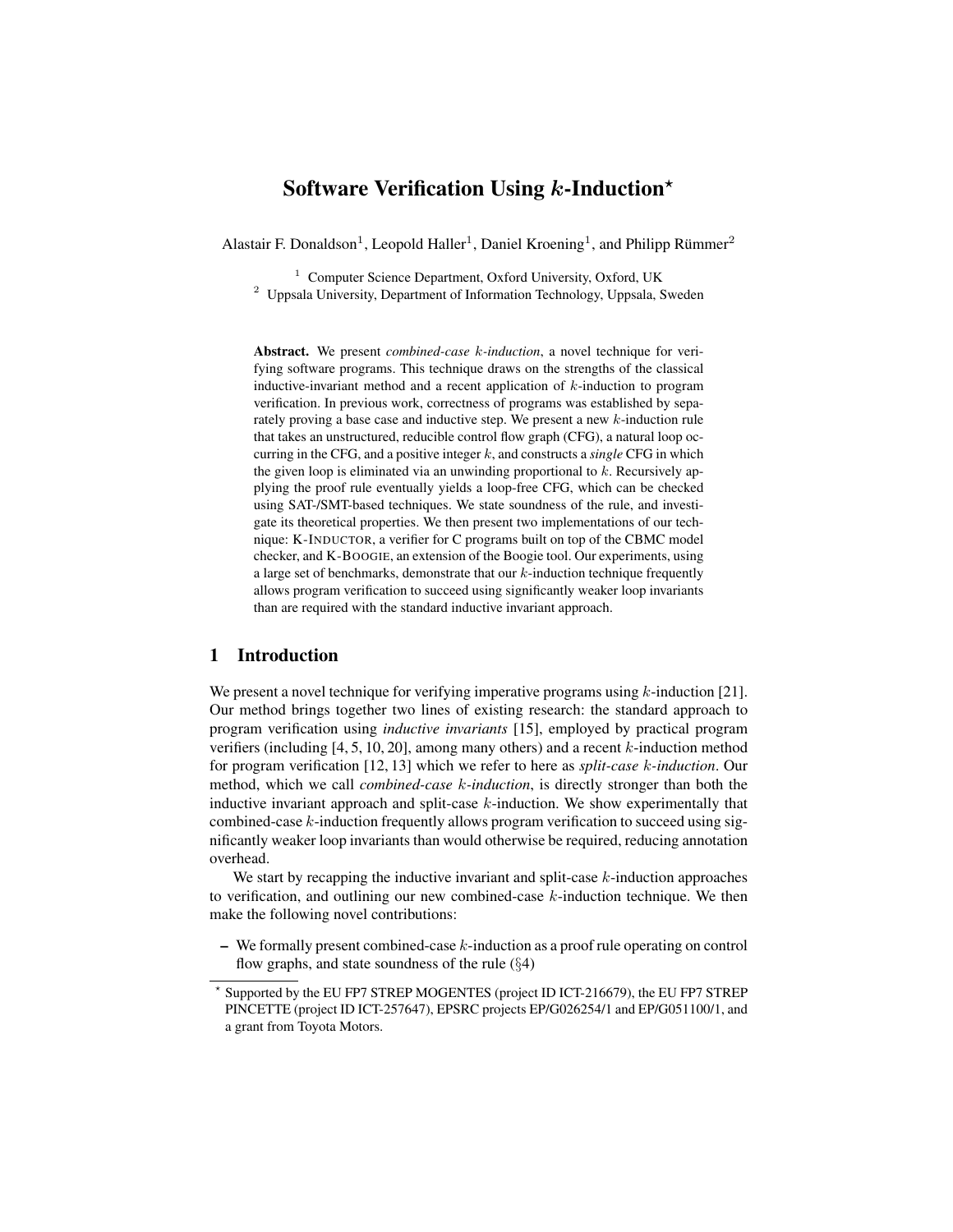- We state a confluence theorem, showing that in a multi-loop program the order in which our rule is applied to loops does not affect the result of verification  $(\S5)$
- We present two implementations of our method: K-INDUCTOR, a verifier for C programs, and K-BOOGIE, an extension of the Boogie tool, and experimental results applying these tools to a large set of benchmarks (§6)

Compared with our previous work on  $k$ -induction techniques for software [12, 13], which are restricted to programs containing a single *while* loop (supporting multiple loops only via a translation of all program loops to a single, monolithic loop), our novel proof rule handles multiple natural loops in *arbitrary* reducible control-flow graphs.

Throughout the paper, we are concerned with proving partial correctness with respect to assertions: establishing that whenever a statement *assert*  $\phi$  is executed, the expression φ evaluates to true. We shall simply use *correctness* to refer to this notion of partial correctness.

### 2 Overview

Throughout the paper, we present programs as control flow graphs (CFGs) and use the terms *program* and *CFG* synonymously. We follow the standard approach of modelling control flow using a combination of nondeterministic branches and *assume* statements. During execution, a statement *assume*  $\phi$  causes execution to silently (and nonerroneously) halt if the expression  $\phi$  evaluates to false, and does nothing otherwise.

Consider the simple example program of Figure 1(a). The program initialises  $a, b$ and  $c$  to distinct values, and then repeatedly cycles their values, asserting that  $a$  and  $b$ never become equal. The condition for the loop is  $i < n$ , and is encoded using *assume* statements at the start of the loop body, and at the start of the node immediately following the loop. Variable  $x$  is initialised to zero, and after the loop an assertion checks that x has not changed. The program is clearly correct.

The inductive invariant approach. To formally prove a program's correctness using inductive invariants, one first associates a candidate invariant with each loop header in the program. One then shows that a) the candidate invariants are indeed loop invariants, and b) these loop invariants are strong enough to imply that no assertion in the program can fail. A technique for performing these checks in the context of unstructured programs is detailed in [3]. The technique transforms a CFG with loops into a loop-free CFG. Each loop header in the original CFG is prepended in the transformed CFG with a basic block that: asserts the loop invariant, havocs each loop-modified variable, $3$  and assumes the loop invariant. Loop entry edges in the original CFG are replaced with edges to these new blocks in the transformed CFG. Each back edge in the original CFG is replaced in the transformed CFG with an edge to a new, childless basic block that asserts the invariant for the associated loop. Otherwise, the CFGs are identical.

We say that a loop is *cut* with respect to invariant  $\phi$ . This is illustrated in Figure 1(b) for the program of Figure 1(a), where invariant  $\phi$  is left unspecified. Cutting every loop in a CFG leads to a loop-free CFG, for which verification conditions can be computed

<sup>3</sup> A variable is *havocked* if it is assigned a nondeterministic value. A *loop-modified variable* is a variable that is the target of an assignment in the loop under consideration.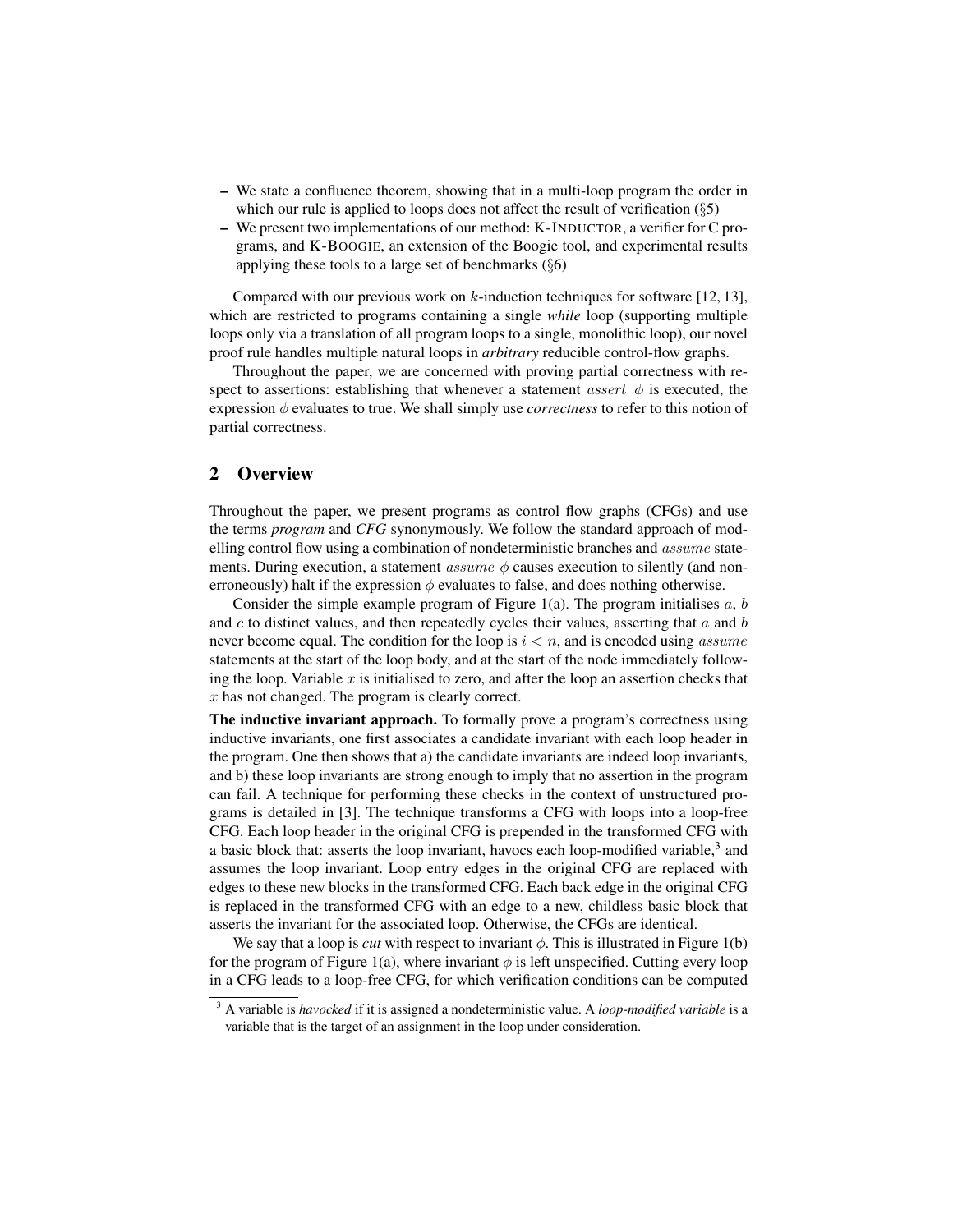

Fig. 1. A simple program, and the CFG obtained using the inductive invariant approach.

using weakest preconditions (an efficient method for this step is the main contribution of [3]). These verification conditions can then be discharged to a theorem prover, and if they are proven, the program is deemed correct. In Figure 1(b), taking  $\phi$  to be ( $a \neq$  $b \wedge b \neq c \wedge c \neq a$ ) allows a proof of correctness to succeed.

The main problem with the inductive invariant approach is finding the required loop invariants. Despite a wealth of research into automatic invariant generation (see [8] and references therein for a discussion of state-of-the-art techniques), this is by no means a solved problem, and in the worst case loop invariants must still be specified manually.

**Split-case**  $k$ -induction. The  $k$ -induction method was proposed as a technique for SATbased verification of finite-state transition systems [21]. Let  $I(s)$  and  $T(s, s')$  be formulae encoding the initial states and transition relation for a system over sets of propositional state variables s and  $s'$ ,  $P(s)$  a formula representing states satisfying a safety property, and k a non-negative integer. To prove  $P$  by k-induction one must first show that P holds in all states reachable from an initial state within  $k$  steps, *i.e.*, that the following formula (the base case) is unsatisfiable:

$$
\mathbf{I}(s_1) \wedge \mathbf{T}(s_1, s_2) \wedge \cdots \wedge \mathbf{T}(s_{k-1}, s_k) \wedge (\overline{\mathbf{P}(s_1)} \vee \cdots \vee \overline{\mathbf{P}(s_k)})
$$
(1)

Secondly, one must show that whenever **P** holds in k consecutive states  $s_1, \ldots, s_k$ , **P** also holds in the next state  $s_{k+1}$  of the system. This is established by checking that the following formula (the step case) is unsatisfiable:

$$
\mathbf{P}(s_1) \wedge \mathbf{T}(s_1, s_2) \wedge \cdots \wedge \mathbf{P}(s_k) \wedge \mathbf{T}(s_k, s_{k+1}) \wedge \mathbf{P}(s_{k+1})
$$
 (2)

In prior work  $[12, 13]$  we investigated a direct lifting of k-induction from transition systems to the level of program loops. We refer to the technique of [12, 13] as *split-case*  $k$ -induction, as it follows the transition system approach of splitting verification into a base case and step case. Split-case k-induction is applied to a single loop in a program. In the simplest case, no loop invariant is externally provided. Instead, assertions appearing directly in the loop body take the role of an invariant. Given a CFG containing a loop, two programs are derived; we illustrate these for our running example in Figure 2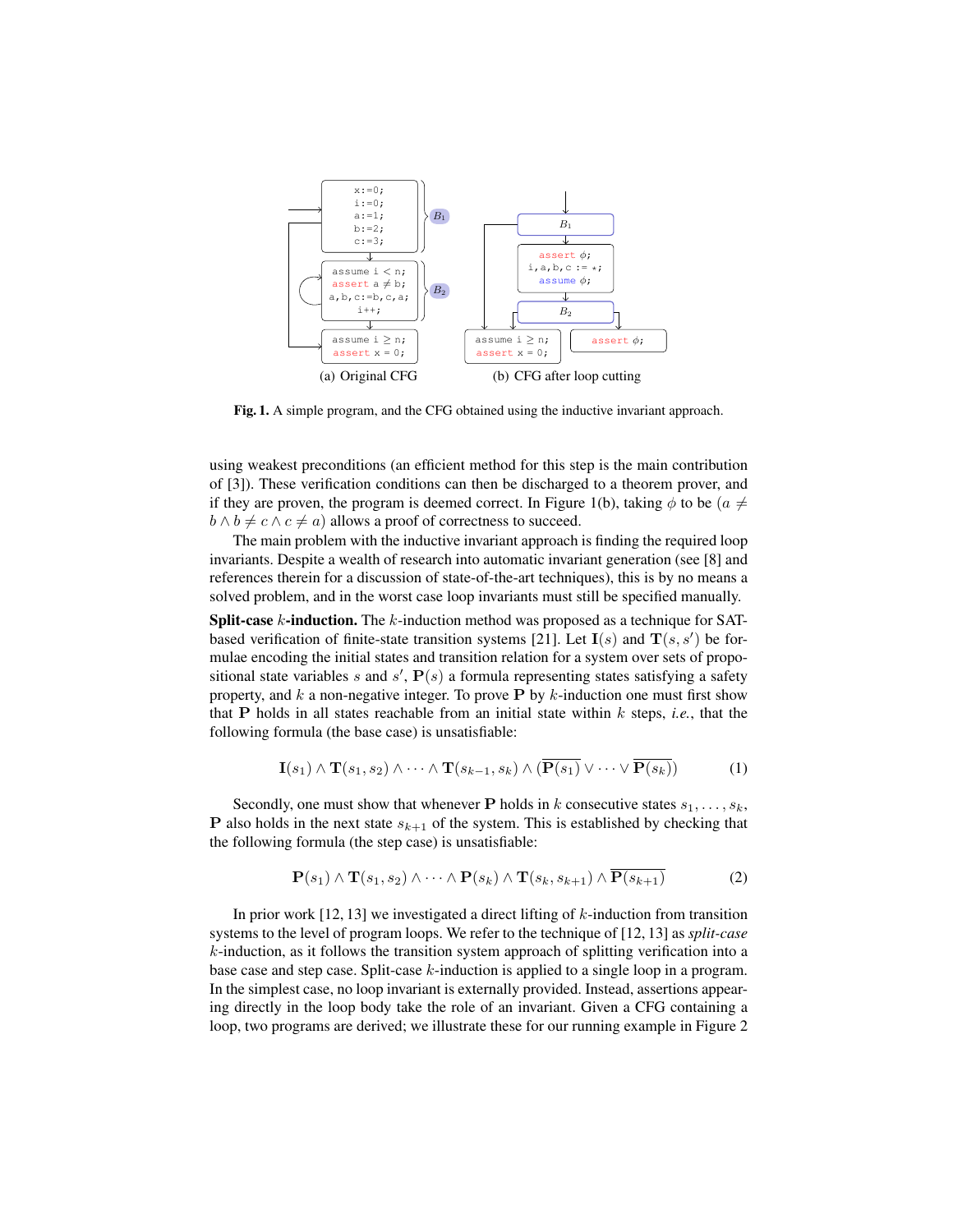

Fig. 2. Split-case k-induction, with  $k = 3$ 



Fig. 3. Combined-case k-induction, with  $k = 3$ 

with  $k = 3$ . The *base case program* (Figure 2(a)) checks that no assertion can be violated within k loop iterations. This is analogous to Equation 1 above. The *step case program* (Figure 2(b)) is analogous to Equation 2. It checks whether, after executing the loop body successfully k times from an arbitrary state, a further loop iteration can be successfully executed. In this further loop iteration, back edges to the loop header are removed, while edges that exit the loop are preserved. Thus the step case verifies that on loop exit, the rest of the program can be safely executed.

Correctness of both base and step case implies correctness of the whole program. On the other hand, an incorrect base case indicates an error; an incorrect step case might either indicate an error or a failure of  $k$ -induction to prove the program correct with the current value of  $k$  (which is, in fact, the case for the step case pictured in Figure 2(b)). In a program with multiple loops, applying split-case  $k$ -induction to one loop may lead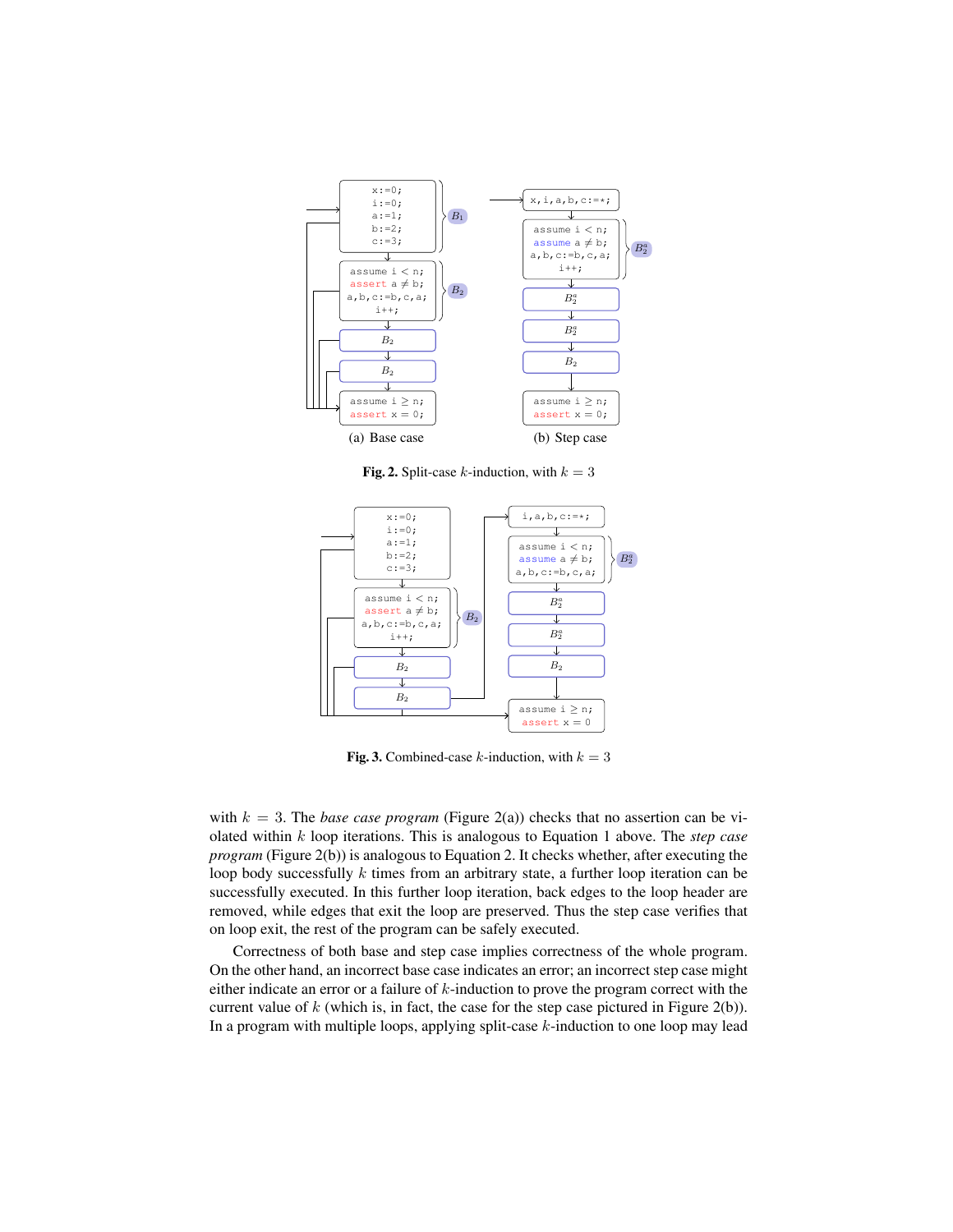to a base and step case that each contain loops. In this case, the splitting procedure can be applied recursively until loop-free CFGs are obtained, whose verification conditions can be discharged to a prover.

Compared with the inductive invariant approach, split-case  $k$ -induction has the advantage that verification may succeed using weaker loop invariants. The assertion  $a \neq b$ in Figure 1(a) can be established using split-case  $k$ -induction as shown in Figure 2 by taking  $k \geq 3$ : unlike the inductive invariant approach, no external invariant (like  $a \neq b \wedge b \neq c \wedge c \neq a$ ) is required. However, split-case k-induction has the disadvantage that in the step case (Figure 2(b)), information about the values of variables not occurring in the loop is entirely lost. Although the variable  $x$  in the example is not modified in the loop, proving the assertion  $x = 0$  after the loop is beyond the reach of split-case k-induction. For split-case k-induction to succeed on this example, an invariant like  $x = 0$  must be added to the loop body as an assertion. In contrast, with the inductive invariant approach, the fact that  $x$  is assigned to zero before the loop is preserved by the loop cutting process.

Our contribution: combined-case k-induction. In *combined-case* k-induction, the strengths of split-case  $k$ -induction and the inductive invariant approach are brought together. Like the inductive invariant approach, combined-case  $k$ -induction works by cutting loops in the input CFG one at a time, resulting in a single program that needs to be checked, but like split-case  $k$ -induction, no external invariant is required.

A non-negative integer  $k<sub>L</sub>$  is associated with each loop  $L$  in the input CFG. Loop L is then  $k<sub>L</sub>$ -cut by replacing it with:  $k<sub>L</sub>$  copies of the loop body, statements havocking all loop-modified variables, and  $k<sub>L</sub>$  copies of the loop body where all assertions are replaced with assumptions and edges exiting the loop are removed. The last of the "assume" copies of the loop body is followed by a regular copy of the loop body, in which back edges to the loop header are removed.

Figure 3 illustrates combined-case k-induction applied to the example CFG of Figure 1(a); the single loop has been 3-cut. Comparing Figure 3 with Figure 2, observe that the base and step cases of Figure 2 are essentially merged in Figure 3. There is one key difference: variable x, which is not modified by the loop of Figure 1(a), is *not* havocked in Figure 3. Thus, unlike with split-case  $k$ -induction, we do not lose the information that the variable always retains its original value. With combined-case  $k$ -induction, the program of Figure 1(a), which is beyond the reach of split-case  $k$ -induction, can be directly verified with  $k \geq 3$ . As a further difference, note that base and step case are composed *sequentially*, with a transition leading from the last block  $B_2$  of the base case to the first block of the step case. For some programs, this can increase the strength of the induction rule considerably compared to split-case  $k$ -induction, since path constraints established in the base case can be helpful for verifying the step case. Unlike with the inductive invariant approach, no external invariant is required.

Of course, combined-case  $k$ -induction does not solve the problem of finding invariants. The technique depends on invariants appearing as assertions in loop bodies. For example, if the assertion  $a \neq b$  was moved to the exit of the loop in Figure 1(a), the program could not be proved using combined-case k-induction. In practice it may be necessary to strengthen the induction hypothesis by adding manually or automatically derived invariants as assertions in the body of a loop. However, our experimental evalu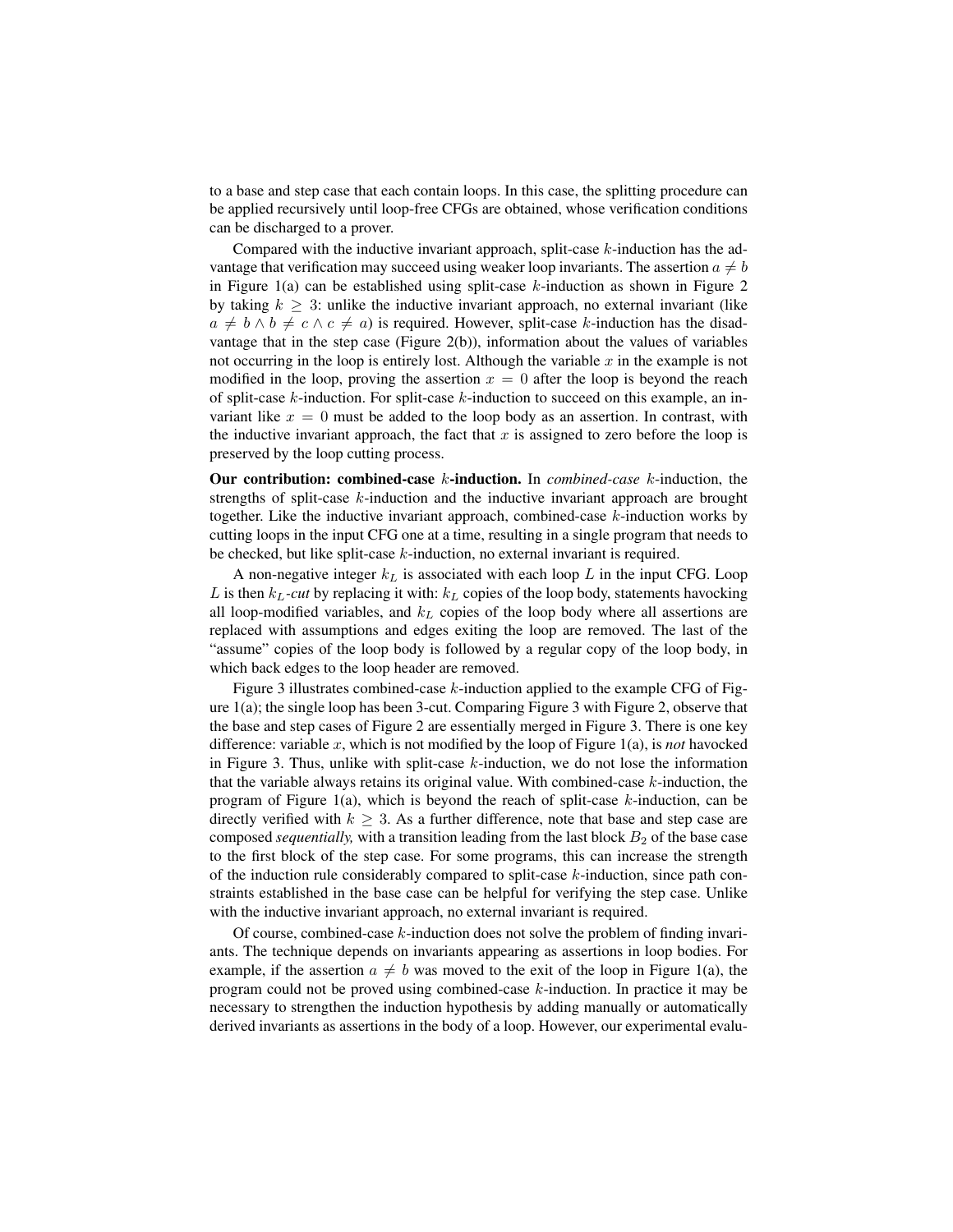ation in  $\S6$  demonstrates that combined-case k-induction frequently makes verification possible with significantly weaker invariants than are otherwise required, thus reducing annotation overhead.

# 3 Control flow graphs and loops

We present our results in terms of control flow graphs, which are minimal but general enough to uniformly translate imperative programs where procedure calls are either inlined, or replaced with pre- and post-conditions. In the diagrams of  $\S2$  we presented CFGs whose nodes are basic blocks. For ease of formal presentation, from this point on we consider CFGs whose nodes are single statements.

Let  $X$  be a set of integer variables, and let  $\mathbb{E}xpr$  be the set of all integer and boolean expressions over  $X$ , using standard arithmetic and boolean operations. The set  $S$ tmt of statements over  $X$  covers nondeterministic assignments, assumptions, and assertions:

$$
Stmt = \{x := * \mid x \in X\} \cup \{assume \phi \mid \phi \in Expr\} \cup \{assert \phi \mid \phi \in Expr\}.
$$

Intuitively, a nondeterministic assignment  $x := *$  alters the value of x arbitrarily; an assumption *assume*  $\phi$  suspends program execution if  $\phi$  is violated and can be used to encode conditional statements and constrain the effects of nondeterministic assignments, while an assertion *assert*  $\phi$  raises an error if  $\phi$  is violated. Neither *assume*  $\phi$ nor assert  $\phi$  have any effect if  $\phi$  holds. We also use  $x := e$  as shorthand for ordinary assignments, which can be expressed in the syntax above via a sequence of nondeterministic assignments and assumptions.

Definition 1. *A control flow graph (CFG) is a tuple* (V, in, E, code)*, where* V *is a finite set of nodes, in*  $\in$  *V an initial node,*  $E \subseteq V \times V$  *a set of edges, and code* :  $V \rightarrow S$ *tmt a mapping from nodes to statements.*

Loops and reducibility. We briefly recap notions of dominance, reducibility, and natural loops in CFGs, which are standard in the compilers literature [1].

Let  $C = (V, in, E, code)$  be a CFG. For  $u, v \in V$ , we say that u *dominates* v if  $u = v$ , or if every path from in to v must pass through u. Edge  $(u, v) \in E$  is a *back edge* if v dominates u.

Definition 2. *The* natural loop *associated with back edge* (u, v) *is the smallest set*  $L_{(u,v)} \subseteq V$  *satisfying the following conditions:* 

$$
- u, v \in L_{(u,v)}
$$
  
-  $(u', v') \in E \land v' \in L_{(u,v)} \setminus \{v\} \Rightarrow u' \in L_{(u,v)}$ 

*For a node* v such that there exists a back edge  $(u, v) \in E$ , the natural loop associated with v is the set  $L_v = \bigcup_{u \in V, (u,v) \text{ is a back edge}} L_{(u,v)}$ . Node v is the header of loop  $L_v$ .

For a loop  $L \subseteq V$ , modified(L) denotes the set of variables that may be modified by nodes in L. Formally,  $modified(L) = \{x \in X \mid \exists l \in L : code(l) = 'x := *'\}$ .

 $4$  In practice, modified( $L$ ) could be computed more precisely, *e.g.* disregarding assignments in dead code. For a language with pointers,  $modified(L)$  is computed with respect to an alias analysis, in the obvious way.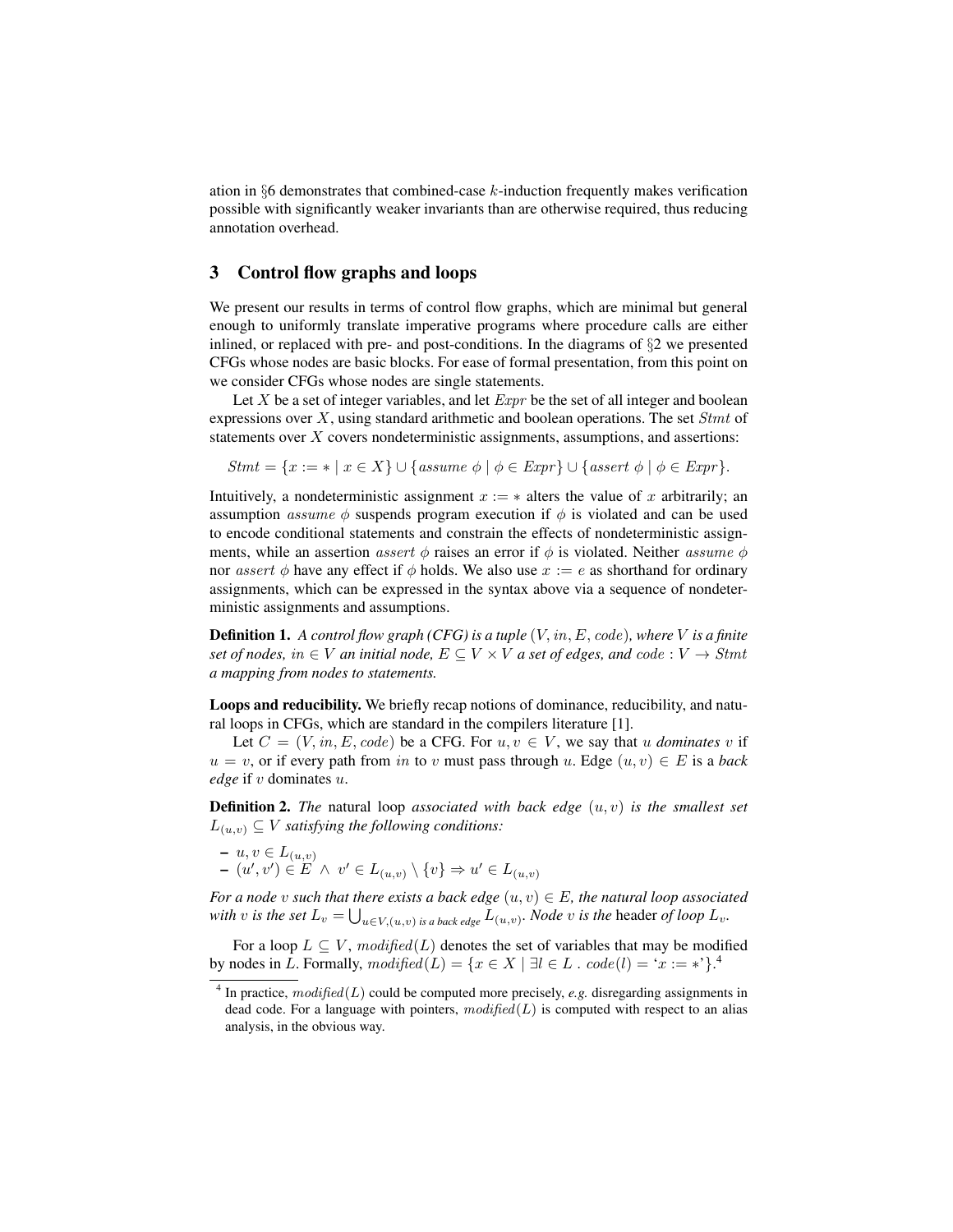In a *reducible* CFG, the only edges inducing cycles are back edges. More formally, C is reducible if the CFG  $C' = (V, in, FE, code)$  is acyclic, where FE is the set  $\{(u, v) \in E \mid (u, v) \text{ is not a back edge}\}\$  of *forward edges*; otherwise we say that C is *irreducible*.

From now on, we assume that all CFGs are reducible. This ensures that every cycle in a CFG is part of a loop, and allows our  $k$ -induction method to work recursively, unwinding loops one-by-one until a loop-free CFG is obtained. This is not a severe restriction: structured programming techniques guarantee reducibility, and standard (though expensive) techniques exist for transforming irreducible CFGs into reducible ones [1].

Semantics. Semantically, a CFG denotes a set of execution traces, which are defined by first unwinding CFGs to prefix-closed sets of statement sequences. Subsequently, statements and statement sequences are interpreted as operations on program states.

**Definition 3.** Let  $C = (V, in, E, code)$  be a CFG. The unwinding of C is defined as:

$$
unwinding(C) = \left\{ \begin{array}{l} \langle code(v_1), \dots, code(v_n) \rangle \mid n > 0 \ \land \ v_1 = in \ \land \\ \forall i \in \{1, \dots, n-1\}. \ (v_i, v_{i+1}) \in E \end{array} \right\} \cup \{\epsilon\} \subseteq Stmt^*
$$

*where*  $\epsilon$  *denotes the empty sequence.* 

A *non-error state* is a store mapping variables to values in some domain D. The set of program states for a CFG over  $X$  is the set of all stores, together with a designated error state:  $S = {\sigma | \sigma : X \to \mathcal{D}} \cup {\{\phi\}}$ .

For an expression  $\phi$  and store  $\sigma$ , we write  $\phi^{\sigma}$  to denote the value obtained by evaluating  $\phi$  according to the valuation of variables given by  $\sigma$ .

We give trace semantics to CFGs by first defining the effect of a statement on a program state. This is given by the function  $post : S \times Stmt \rightarrow 2^S$  defined as follows:

$$
post(\xi, s) = \{\xi\} \qquad \text{(for any statement } s\text{)}
$$

For non-error states  $\sigma \neq \emptyset$ :

$$
post(\sigma, x := *) = {\sigma' | \sigma'(y) = \sigma(y) \text{ for all } y \neq x}
$$
  

$$
post(\sigma, assume \phi) = (\text{if } \phi^{\sigma} = tt \text{ then } {\sigma}, \text{ otherwise } \emptyset)
$$
  

$$
post(\sigma, assert \phi) = (\text{if } \phi^{\sigma} = tt \text{ then } {\sigma}, \text{ otherwise } {\{\tfrac{\jmath}{\sigma}\}}
$$

The function *post* is lifted to the evaluation function  $traces: S \times Stmt^+ \rightarrow 2^{S^*}$  on non-empty statement sequences as follows:

$$
traces(\sigma, s) = \{ \langle \sigma, \sigma' \rangle \mid \sigma' \in post(\sigma, s) \}
$$

$$
traces(\sigma, \langle s_1, \ldots, s_n \rangle) = \{ \sigma.\tau \mid \exists \sigma'. \sigma' \in post(\sigma, s_1) \land \tau \in traces(\sigma', \langle s_2, \ldots, s_n \rangle) \}
$$

Here, for a state  $\sigma \in S$  and state tuple  $\tau \in S^m$ ,  $\sigma.\tau \in S^{m+1}$  is the concatenation of  $\sigma$ and  $\tau$ . The set of traces of a CFG C is the union of the traces for any of its paths:

$$
traces(C) = \bigcup \{traces(\sigma, p) \mid \sigma \in S \setminus \{\{ \} \} \land p \in unwinding(C) \}.
$$

Note that there are no traces along which *assume* statements fail.

We say that CFG C is *correct* if  $\chi$  does not appear on any trace in  $traces(C)$ . Otherwise C is not correct, and a trace which leads to  $\frac{1}{4}$  is a counterexample to correctness.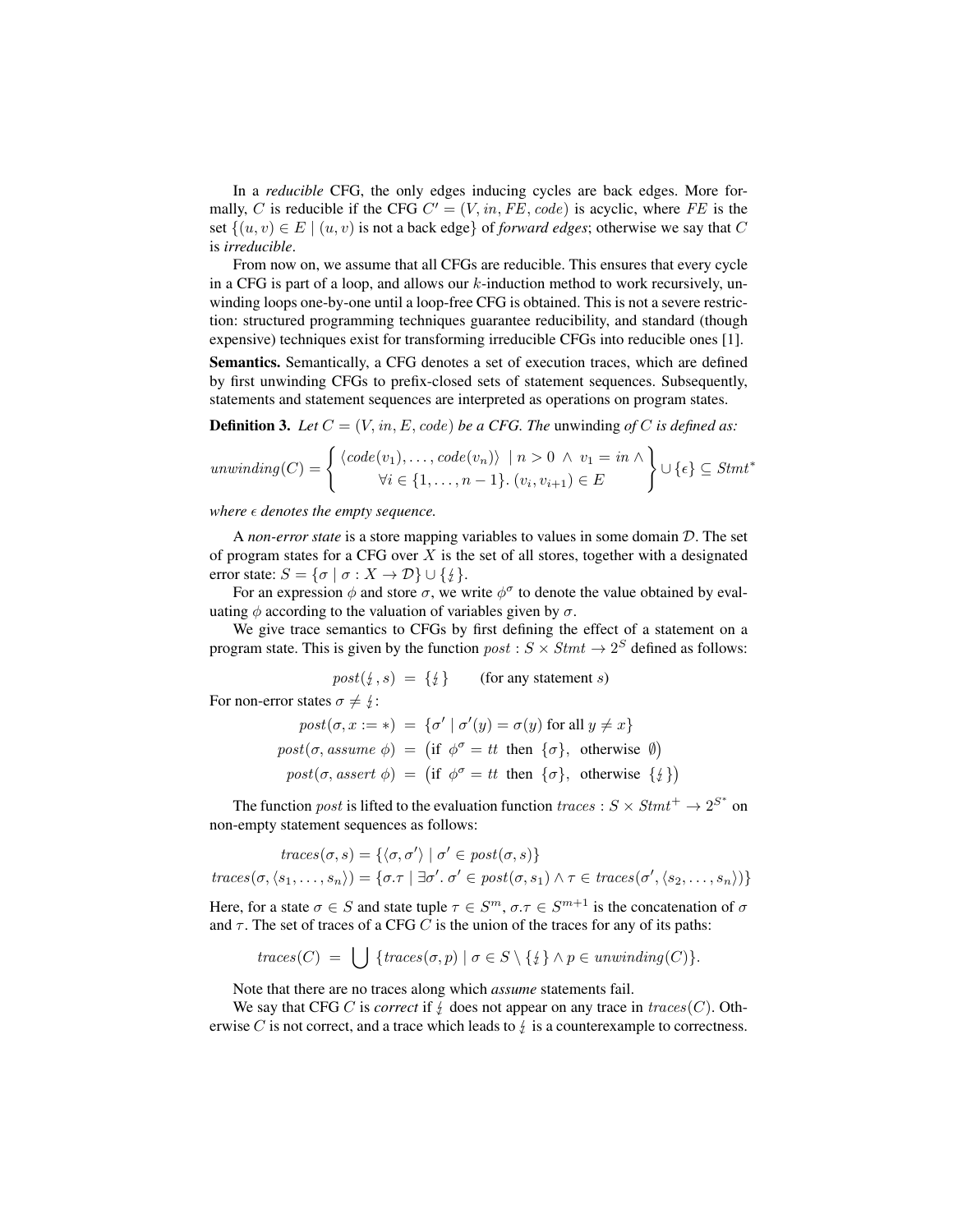### Algorithm 1: ANALYSE

```
Input: Reducible CFG C = (V, in, E, code).
   Output: One of {CORRECT, DON'T KNOW}
   if C is loop-free then
      if DECIDE(C) = CORRECT then // Program is correctreturn CORRECT;
      else // Correctness not determined
         return DON'T KNOW;
      end
   else \ell apply the k-induction rule
(*) choose loop L in C and depth k \in \mathbb{N};
      result \longleftarrow \text{ANALYSE}(C_k^L);if result = \text{CORRECT} then // k-induction succeeded
         return CORRECT;
      else \sqrt{k}-induction was inconclusive
(**) either back-track to (*), or return DON'T KNOW;
      end
   end
```
### 4 Proof rule and verification algorithm

Given a CFG C containing a natural loop  $L$  (see Def. 2), and a positive integer  $k$ , we shall define a k-induction rule that transforms C into a CFG  $C_k^L$  in which loop L is eliminated via k-cutting, such that correctness of  $C_k^L$  implies correctness of C. We start by motivating the use of the rule, considering the procedure ANALYSE of Algorithm 1.

ANALYSE attempts to prove correctness of  $C$  by applying the  $k$ -induction rule recursively. At each step, a loop in the CFG, and a corresponding value of  $k$  is chosen. The loop is eliminated from the CFG by  $k$ -cutting. If the result is a loop-free CFG, correctness is checked by an appropriate decision procedure (*e.g.* an SMT solver). Otherwise, the process continues with the selection of another loop. If a k-cut CFG is not found to be correct (a recursive call to ANALYSE returns DON'T KNOW) then the procedure either returns an inconclusive result, or backtracks and applies k-induction to a different loop, and/or using a different value for k.

Note that ANALYSE cannot be used to determine that a program is incorrect. It could be modified to do so, by explicitly marking those portions of a  $k$ -cut CFG in which an error signifies a genuine bug. Genuine bugs can only be detected via traces through the  $k$ -cut CFG that do not pass through any havoc nodes introduced by the  $k$ -induction rule. Alternatively, ANALYSE can simply be executed in parallel with bounded model checking [6].

#### 4.1 Graphical description of  $k$ -induction proof rule

Figure 4(a) depicts an arbitrary CFG C that contains at least one loop, L. The CFG is separated into  $L$  (the smaller cloud), and the set of nodes outside  $L$  (the cloud labelled "Main program"). The main program may contain further loops, and  $L$  may contain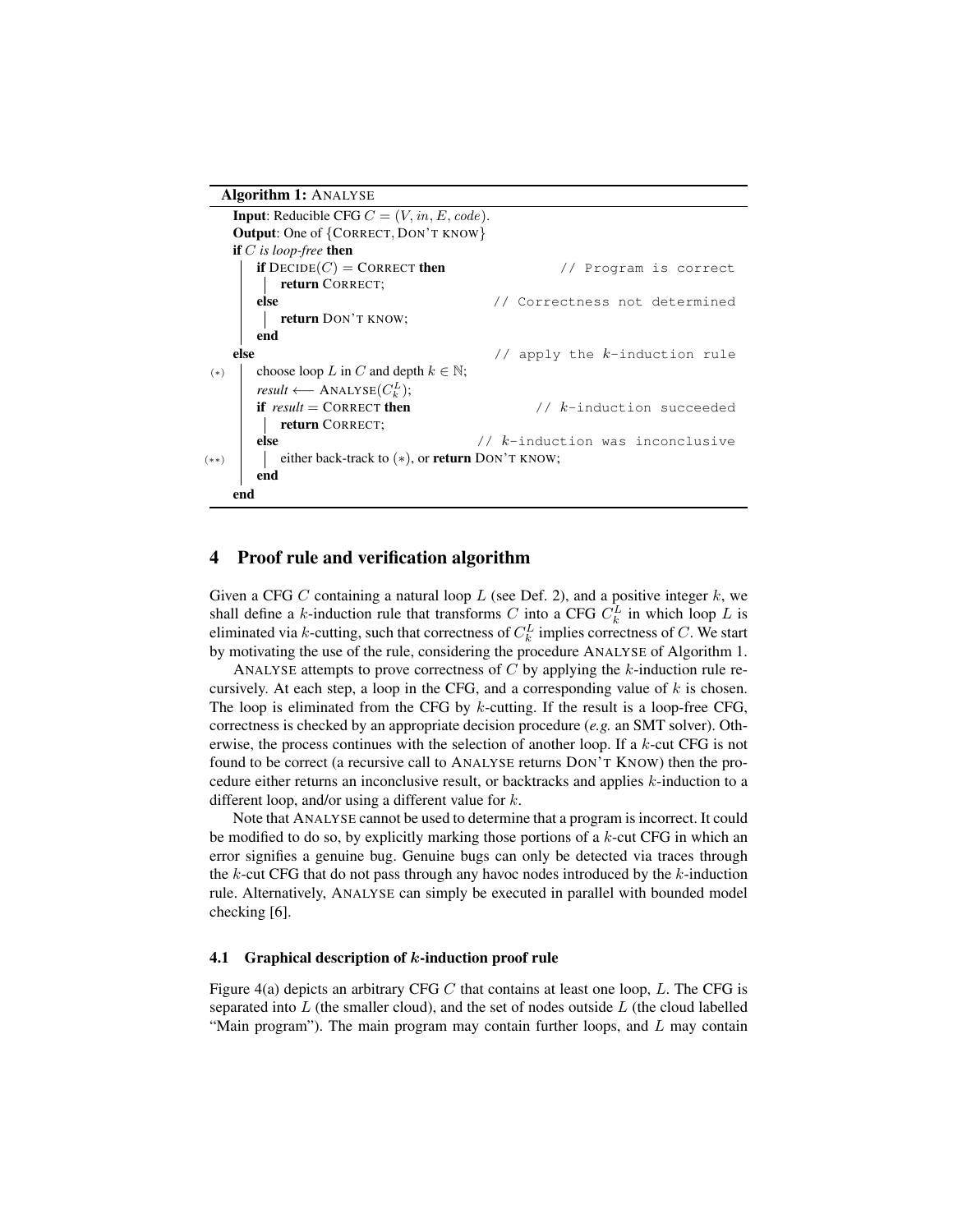

**Fig. 4.** Schematic overview of the new k-induction rule, assuming modified(L) =  $\{x_1, \ldots, x_d\}$ .

nested loops. We assume that entry to the CFG, indicated by the edge into "Main program", is not via  $L$ . The program can be re-written to enforce this, if necessary.

Loop L has a single entry point, or *header*, indicated by the large dot in Figure 4(a). There are edges from at least one (and possibly multiple) node(s) in the main program to this header. Inside L, there are back edges from at least one node to the header. In addition, there are zero-or-more edges that exit  $L$ , leading back to the main program.

For some unspecified  $k > 0$ , Figure 4(b) shows the CFG  $C_k^L$  generated by our novel k-induction rule, which we present formally in §4.2. The loop  $L$  has been  $k$ -cut, producing a CFG  $C_k^L$  with four components. The nodes outside L are labelled "Main program". Edges from the main program into  $L$  in Figure 4(a) are replaced with edges into the first of k copies of the body of L, denoted  $L_1, \ldots, L_k$ . These are marked "Base case" in Figure 4(b). In each  $L_i$ , edges leaving L are preserved, as are edges within L, except for back edges. For  $i < k$ , a back edge in L is replaced in  $L_i$  with an edge to the header node of the next copy of L, namely  $L_{i+1}$ . The base case part of  $C_k^L$  checks that the first  $k$  iterations of  $L$  can be successfully executed.

In the final copy of  $L$  appearing in the base case,  $L_k$ , back edges are replaced with edges to the sequence of nodes marked  $Z$  in Figure 4(b).  $Z$  has the effect of havocking the variables  $x_1, \ldots, x_d$  that comprise  $modified(L)$ , the loop-modified variables for L.

The final node of  $Z$  is followed by  $k$  copies of the body of  $L$  in which all statements of the form *assert*  $\phi$  are replaced with *assume*  $\phi$ , and all edges leaving L are removed. These modified copies of the body of L are denoted  $L_1^a, \ldots, L_k^a$  (where a denotes *assume*), and back-edges in L are replaced in  $L_i^a$  with edges to to the header of  $L_{i+1}^a$ , for  $i < k$ . In  $L_k^a$ , back edges are replaced with edges to  $L_{k+1}$ . This is a final copy of the body of  $L$ , where assertions are left intact, edges leaving  $L$  are preserved, and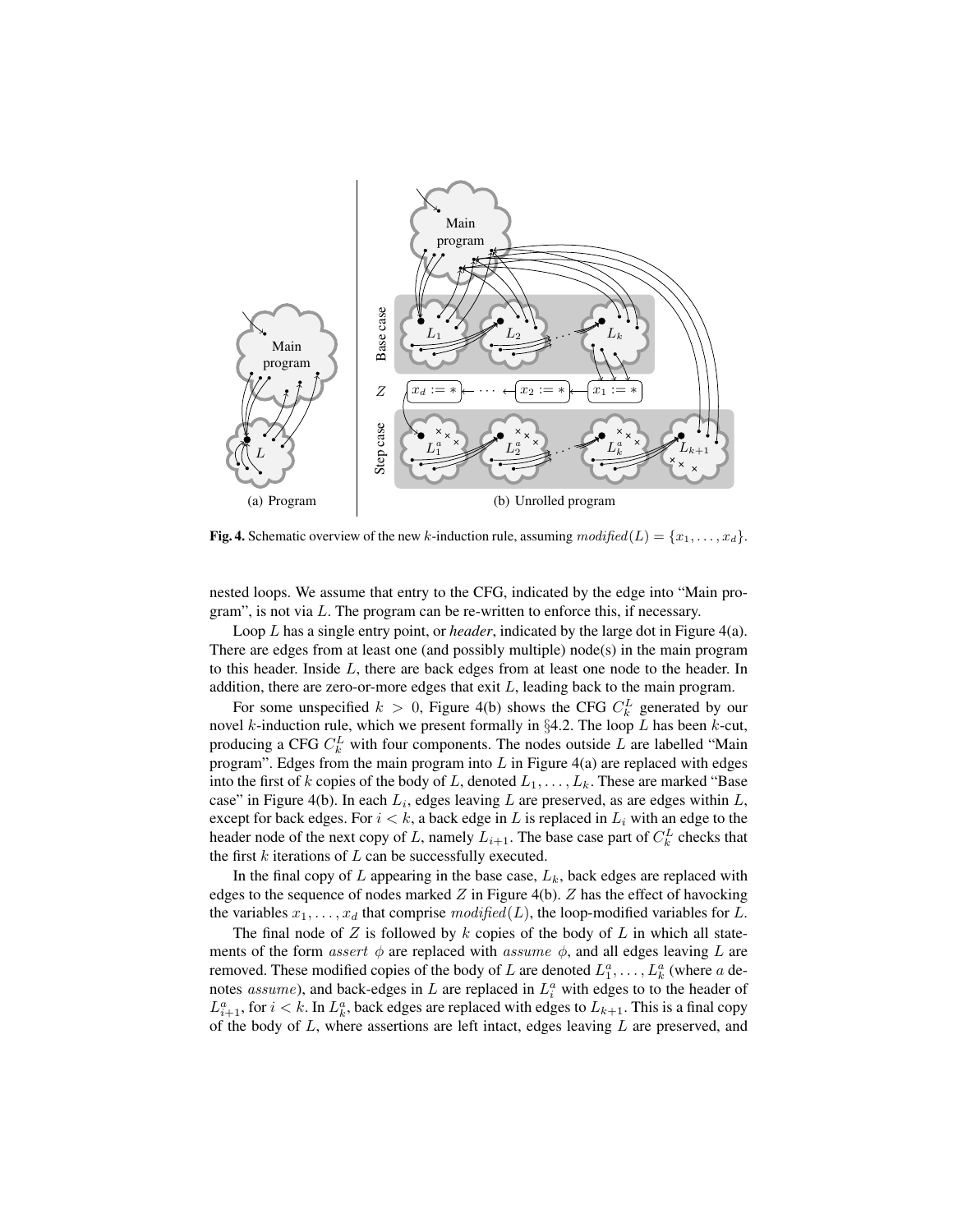back-edges are removed. The fragments  $L_1^a, \ldots, L_k^a$  and  $L_{k+1}$  are denoted "Step case" in Figure 4(b). Together with the  $Z$  nodes, they check that, from an arbitrary loop entry state, assuming that k iterations of  $L$  have succeeded, a further iteration that is followed by execution of the main program, will succeed.

It may be instructive to compare the abstract program of Figure 4(a), and corresponding  $k$ -cut program of Figure 4(b), with the program of Figure 1(a) and 3-cut program of Figure 3. Loop L of Figure 4(a) corresponds to  $B_2$  in Figure 1(a). Components  $L_1, \ldots, L_k$  in Figure 4(b) correspond to the three copies of  $B_2$  on the left of Figure 3,  $L_1^a, \ldots, L_k^a$  to the three copies of  $B_2^a$  on the right of Figure 3, and  $L_{k+1}$  to the additional copy of  $B_2$  on the right of Figure 3. Finally, the Z nodes of Figure 4(b) are reflected by the statement  $i, a, b, c := *$  in Figure 3.

#### 4.2 Formal definition of k-induction proof rule

We now formally define our novel  $k$ -induction rule as a transformation rule on control flow graphs, using the same notation as presented in Figure 4.

Let  $C = (V, in, E, code)$  be a CFG and  $L \subseteq V$  a loop in C with header h. Assume that in  $\notin L$ . (This can be trivially enforced by adding an *assume tt* node to C if necessary.) We present a k-induction proof rule for *positive* values of k, under the assumption that  $modified(L)$  is non-empty. Extending the definition, and all the results presented in this paper, to allow  $k = 0$ , and  $modified(L) = \emptyset$ , is trivial, and the implementations we describe in §6 incorporate such extensions. However, a full presentation involves considering pedantic corner cases which make the essential concepts harder to follow without providing further insights into our work.

Thus, let  $k > 0$ , and suppose  $modified(L) = \{x_1, \ldots, x_d\}$  for some  $d > 0$ . For  $1 \leq i \leq k+1$ , define  $L_i = \{v_i \mid v \in L\}$ . Similarly, for  $1 \leq i \leq k$ , define  $L_i^a =$  $\{v_i^a \mid v \in L\}$ . Let  $Z = \{z_1^h, \ldots, z_d^h\}$ . Assume that the sets  $L_i$   $(1 \le i \le k+1)$ ,  $L_i^a$  $(1 \leq i \leq k)$  and Z consist of fresh nodes, all distinct from each other and from the nodes in V.

**Definition 4.**  $C_k^L = (V_k^L, in_k^L, E_k^L, code_k^L)$  is defined as follows:  $V_k^L = (V \setminus L) \cup \bigcup_{i=1}^{k+1} L_i \cup \bigcup_{i=1}^{k} L_i^a \cup Z$  $in_k^L = in$  *(recall that, by assumption, in*  $\notin L$ *)*  $E_k^L =$  $\{(u, v) \mid (u, v) \in E \land u, v \notin L\}$  *Edges in* Main program<br>  $\cup \{(u, h_1) \mid (u, h) \in E \land u \notin L\}$  Main program  $\rightarrow L_1$  $|(u, h) \in E \land u \notin L$  } Main program  $\rightarrow L_1$  $\cup \{ (u_i, v_i) \}$  $| 1 \leq i \leq k+1 \land (u, v) \in E \land u, v \in L \land v \neq h \}$  *Edges in*  $L_i$  $\cup \{ (u_i^a, v_i^a) \mid 1 \leq i \leq k \land (u, v) \in E \land u, v \in L \land v \neq h \}$  *Edges in* L a i ∪ {  $(u_i, h_{i+1})$  | 1 ≤  $i < k \wedge (u, h) \in E \wedge u \in L$  }  $L_i \to L_{i+1}$   $(i < k)$ ∪ {  $(u_i^a, h_{i+1}^a)$  |  $1 \le i < k \wedge (u, h) \in E \wedge u \in L$  }  $L$  $a_i^a \rightarrow L_{i+1}^a$   $(i < k)$  $\cup \{ (u_k^n, h_{k+1}) \mid (u, h) \in E \land u \in L \}$   $L$  $\frac{a}{k} \to L_{k+1}$  $\cup \{ (u_i, v)$  $| 1 \le i \le k + 1 \land (u, v) \in E \land u \in L \land v \notin L$  }  $L_i \to$  Main program  $\cup \{ (u_k, z_1^h) \mid (u, h) \in E \land u \in L \}$   $L_k \to Z$ ∪ {  $(z_i^h, z_{i+1}^h)$  | 1 ≤ *i* < *d* } *Edges in* Z  $\cup$  {  $(z_d^h, h_1^a)$ ) }  $Z \to L$ a 1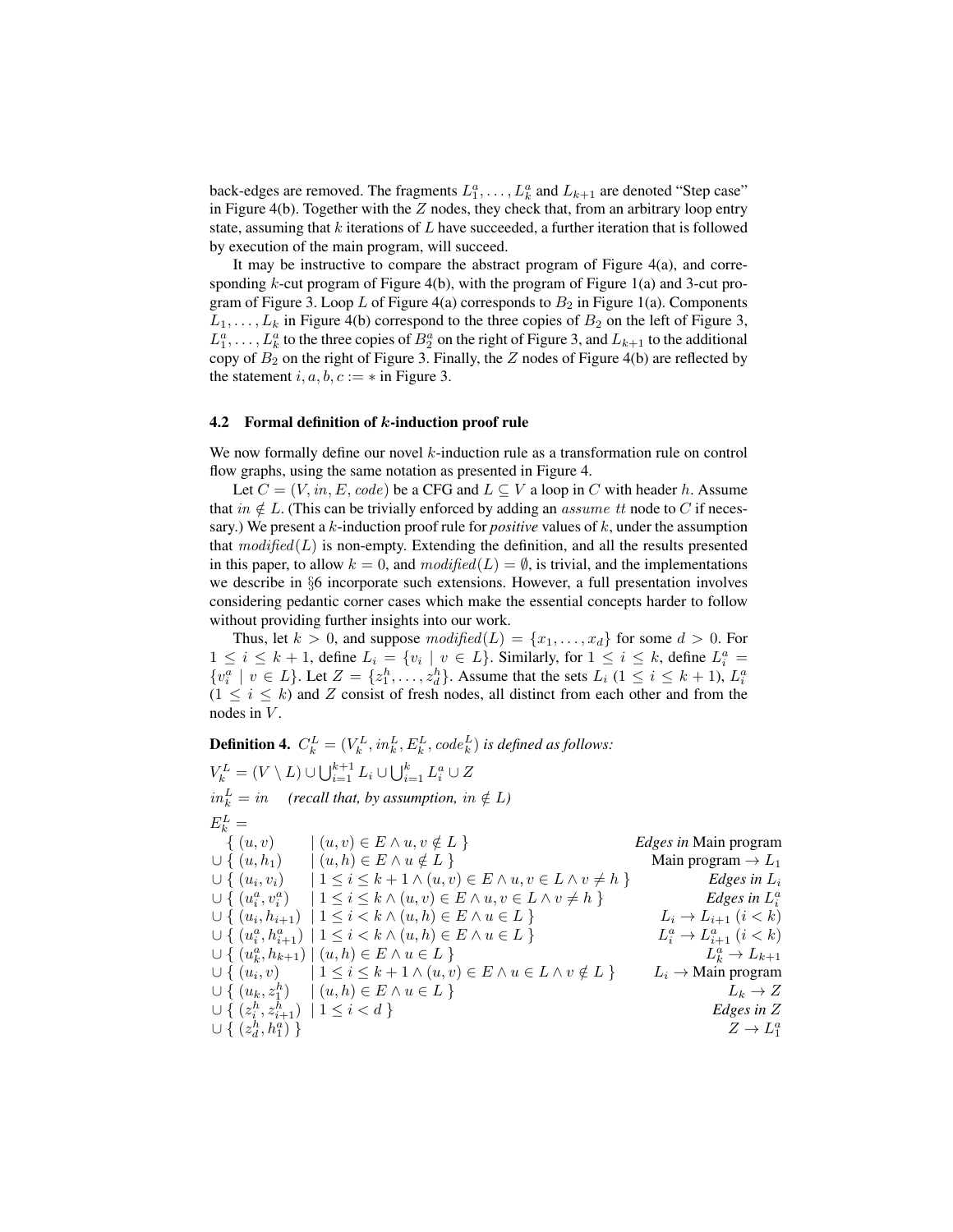$code_k^L(z_i^h) = 'x_i := *'$  (1 ≤ *i* ≤ *d*)  $code_k^L(v_i^a) = \begin{cases} assume \phi & \text{if code}(v) = assert \ \phi \end{cases}$ code(v) *otherwise*  $(1 \leq i \leq k)$  $code_k^L(v_i) = code(v)$   $(1 \le i \le k+1)$  $code_k^L$  $(v) = code(v)$  *for*  $v \in V$  $V^L_k \cap V$ 

**Theorem 1** (Soundness). *If*  $C_k^L$  *is correct then C is correct.* 

### 5 Theoretical properties of the k-induction rule

**Confluence.** We now turn to the question of confluence: for fixed values of  $k$ , does it matter in which order the loops of a CFG are processed when recursively applying the k-induction rule? First, we define what it means for CFGs to be isomorphic.

**Definition 5.** Let  $C = (V, in, E, code)$  and  $C' = (V', in', E', code')$  be CFGs. A *bijection*  $\alpha: V \to V'$  *is an* isomorphism *between* C *and* C' *if*  $\alpha(in) = in'$  *and, for*  $all u, v \in V$ ,  $code(u) = code'(\alpha(u))$ , and  $(u, v) \in E \Leftrightarrow (\alpha(u), \alpha(v)) \in E'$ . If there *exists an isomorphism between* C *and* C 0 *, we say that* C *and* C <sup>0</sup> *are* isomorphic *and write*  $C \equiv C'$ .

It is easy to show that  $\equiv$  is an equivalence relation on CFGs.

In what follows, C denotes a CFG. The next result follows directly from the definition of a natural loop:

**Lemma 1.** *For distinct loops* L and M in C, either  $L \cap M = \emptyset$ ,  $L \subset M$  or  $M \subset L$ .

Lemma 2 (Confluence of k-induction rule for disjoint loops). *Let* L *and* M *be disjoint loops in C, and let*  $k_L$  *and*  $k_M$  *be positive integers. Then*  $(C_{k_L}^L)_{k_M}^M \equiv (C_{k_M}^M)_{k_L}^L$ .

Lemma 2 shows that, for disjoint loops, the order in which  $k$ -induction is applied to each loop is irrelevant; an isomorphic CFG always results. Thus, for mutually disjoint loops  $L_1, \ldots, L_d$  in a CFG C, and positive integers  $k_1, \ldots, k_d$ , we can write  $C_{k_1, \ldots, k_d}^{L_1, \ldots, L_d}$ to denote a CFG obtained by applying the  $k$ -induction rule  $d$  times, on each application eliminating one of the loops  $L_i$  according to  $k_i$ .

Now consider loops  $L \subset M$  of C, and positive integers  $k_L$  and  $k_M$ .

The CFG  $C_{k_M}^M$  contains  $k_M + 1$  direct copies of L, and  $k_M$  copies of L in which all assertions are replaced with assumptions. This is because L forms part of the body of M. Let us denote these copies of L by  $L_1, \ldots, L_{k_M+1}$  and  $L_1^a, \ldots, L_{k_M}^a$  respectively. Def. 4 ensures that they are all disjoint in  $C_{k_M}^M$ .

The CFG  $C_{k_L}^L$  contains a loop  $M'$  identical to  $M$ , except that  $L$  has been eliminated from the body of  $M'$ , and replaced with an unwinding of L proportional to  $k<sub>L</sub>$ .

**Lemma 3** (Confluence of k-induction rule for nested loops). Let  $L \subset M$  be loops of  $C$ , and  $k<sub>L</sub>$  and  $k<sub>M</sub>$  positive integers. Using the above notation, we have:

$$
(C_{k_L}^L)_{k_M}^{M'} \equiv (C_{k_M}^M)_{k_L, \dots, k+1}^{L_1, \dots, L_{k+1}, L_1^a, \dots, L_k^a}.
$$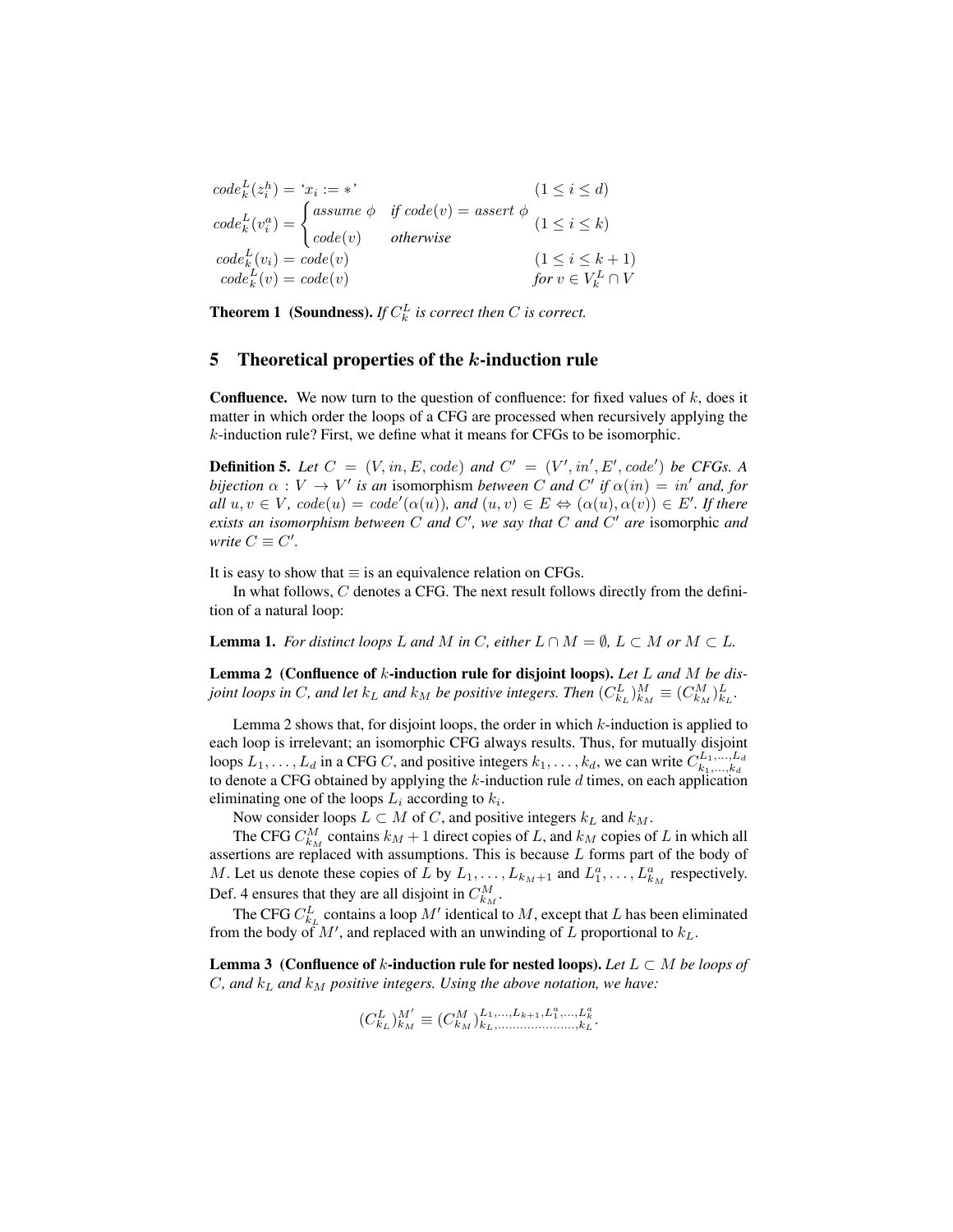We now show that if we repeatedly apply the k-induction rule to obtain a loop-free CFG, as long as a value for k is used consistently for each loop in C the order in which the  $k$ -induction rule is applied to loops is irrelevant.

We assume a map *origin* which, given any CFG  $D$  derived from  $C$  by zero-or-more applications of the k-induction rule and a loop L of D, tells us the original loop in  $C$ to which L corresponds. For example, given loops  $L \subset M \subset N$  in C and positive integers  $k_L, k_M, k_N$ , CFG  $C_{k_N}^N$  contains many duplicates of L and M, including loops  $L_1 \subset M_1$ . In turn, CFG  $(C_{k_N}^N)_{k_M}^{M_1}$  contains many duplicates of  $L_1$ , including  $L_{1_1}$ . We have  $origin(L_{1_1}) = origin(L_1) = origin(L) = L$ ,  $origin(M_1) = origin(M) = M$ , and  $origin(N) = N$ . Also, CFG  $C_{k_L}^L$  includes loops  $M' \subset N'$  identical to M and N, except that L has been unrolled. We have  $origin(M') = M$  and  $origin(N') = N$ .

**Definition 6.** Let **k** : (loops of  $C$ )  $\rightarrow \mathbb{N}$  *associate a positive integer with each loop of* C. For  $i > 0$ , let  $P_i$  be the set of all CFGs that can be derived from C by exactly i *applications of the* k*-induction rule, together with all loop-free CFGs that can be derived from* C *by* up to i *applications of the* k*-induction rule. In all applications of the rule,* k *is chosen according to the mapping* k*.*

*The sequence*  $(P_i)$  *is defined by*  $P_0 = \{C\}$  *and* 

$$
P_i = \{ D_{\mathbf{k}(origin(L))}^L \mid D \in P_{i-1} \land L \text{ is a loop of } D \} \cup \qquad (for \, i > 0)
$$
\n
$$
\{ D \in P_{i-1} \mid D \text{ is loop free } \} .
$$

Our main confluence theorem states that the result of exhaustively applying the combined-case k-induction rule is independent (up to isomorphism) of the order in which loops are eliminated. The result is stated with respect to Def. 6, and is proved using Lemmas 1–3.

**Theorem 2 (Global confluence).** *There is an integer* n *such that*  $P_m = P_n$  *for all*  $m \geq n$ . All the CFGs in  $P_n$  are isomorphic, and loop-free.

It should be noted that, although the final CFGs are isomorphic regardless of the order of loop elimination, intermediate CFGs can differ both in size and in the number of remaining loops. Also, the total number of required applications of the k-induction rule depends on this order: eliminating loops starting from innermost loops will altogether need fewer rule applications than elimination starting with outer loops.

Size of loop-free programs produced by k-induction. Since the program  $C_k^L$  obtained via a single application of the k-induction rule contains  $2k + 1$  copies of the loop L, repeated application can increase the size of a program exponentially. Such exponential growth can only occur in the presence of nested loops, however, because k-induction leaves program parts outside of the eliminated loop  $L$  unchanged. By a simple complexity analysis, we find that the size of loop-free programs derived though repeated application of  $k$ -induction is (singly) exponential in the depth of the deepest loop nest in the worst case, but only linear in the number of disjoint loops. Thus the size of generated programs is not a bottleneck for combined-case k-induction in practice.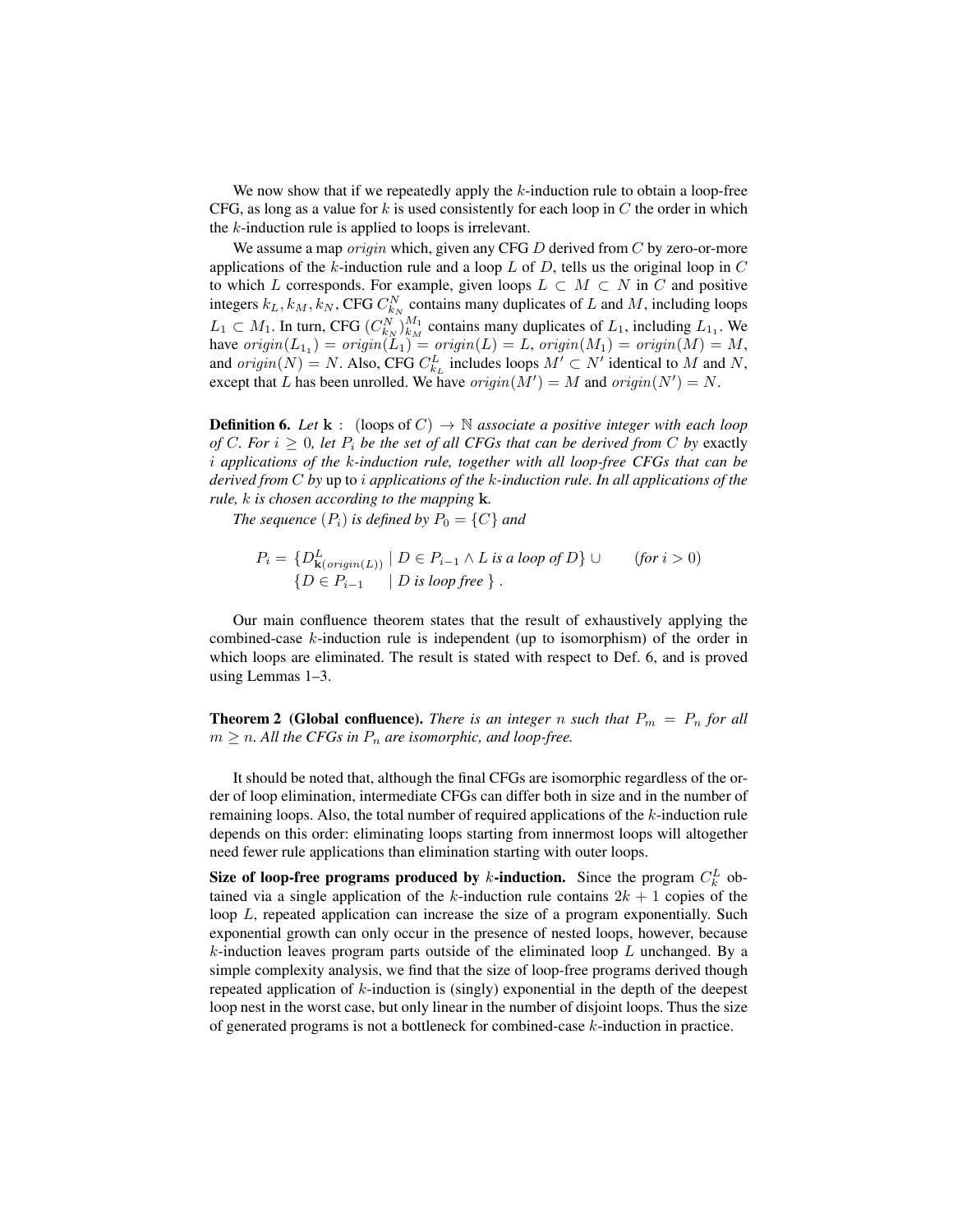### 6 Experimental evaluation

We have implemented our techniques in two tools. K-BOOGIE is an extension of the BOOGIE verifier, allowing programs written in the BOOGIE language to be verified using combined-case  $k$ -induction, as well as with the inductive invariant approach supported by regular BOOGIE. When combined-case k-induction is selected, our novel k-induction rule is used to eliminate innermost loops first. As BOOGIE is an intermediate language for verification, K-BOOGIE can be applied to programs originating from several different languages, including Spec# [4], Dafny [20], Chalice, VCC, and Havoc. K-INDUCTOR is a k-induction-based verifier for C programs built on top of the CBMC tool [9]. K-INDUCTOR supports both split- and combined-case  $k$ -induction. Again, with combined-case  $k$ -induction, loops are processed innermost first. With splitcase k-induction, all outermost loops are simultaneously eliminated in each application of the k-induction rule; we have found this strategy works best in practice.

We use K-BOOGIE to compare the standard inductive invariant approach to verification with our novel combined-case  $k$ -induction method, and  $K$ -INDUCTOR to compare combined-case  $k$ -induction with split-case  $k$ -induction. Both tools, and all our benchmarks, are available online: http://www.cprover.org/kinduction

Experiments with K-BOOGIE. We apply K-BOOGIE to a set of 26 Boogie programs, the majority of which were machine-generated from (hand-written) Dafny programs included in the Boogie distribution. Most of the programs verify functional correctness of standard algorithms, including sophisticated procedures such as the Schorr-Waite graph marking algorithm. The Boogie programs contain altogether 40 procedures, annotated with assertions, pre-/post-conditions, and loop invariants, and were not previously known to be amenable to  $k$ -induction. Six of the procedures contain multiple loops, three contain (singly) nested loops. Our findings are summarised in Table 1.

To evaluate the applicability of  $k$ -induction, we first split conjunctive loop invariants in the programs into multiple invariants, and then eliminated all invariants that were not necessary to verify assertions and post-conditions even with the normal Boogie induction rule. Since Boogie uses abstract interpretation (primarily with an interval domain) to automatically infer simple invariants, in this step also all those invariants were removed that can be derived with the help of inexpensive abstract interpretation techniques. The elimination of invariants was done in a greedy manner, so that in the end a minimum set of required invariants for each procedure was obtained (though not necessarily a set with the smallest number of invariants).

We then checked, using  $0 \le k \le 4$ , which of the loop invariants were unnecessary with combined-case  $k$ -induction. This was done by first trying to remove invariants individually, keeping all other invariants of a procedure. In Table 1, # removable shows the number of invariants that could be individually removed, in comparison to the total number of invariants. As second step, we determined maximum sets of invariants that could be removed simultaneously, shown under  $\# \text{sim.}$  remov. in Table 1. In both cases, we show the largest value of  $k$  required for invariant removal, over all loops (required  $k$ ), which was determined by systematically enumerating all combinations of k. For each procedure, we show the verification time with the normal Boogie loop rule (time  $w/o$  k-ind.), the range of times needed by the various runs with k-induction (times  $w/b$ )  $k$ -ind., using the smallest k for which verification succeeded), the number of lines of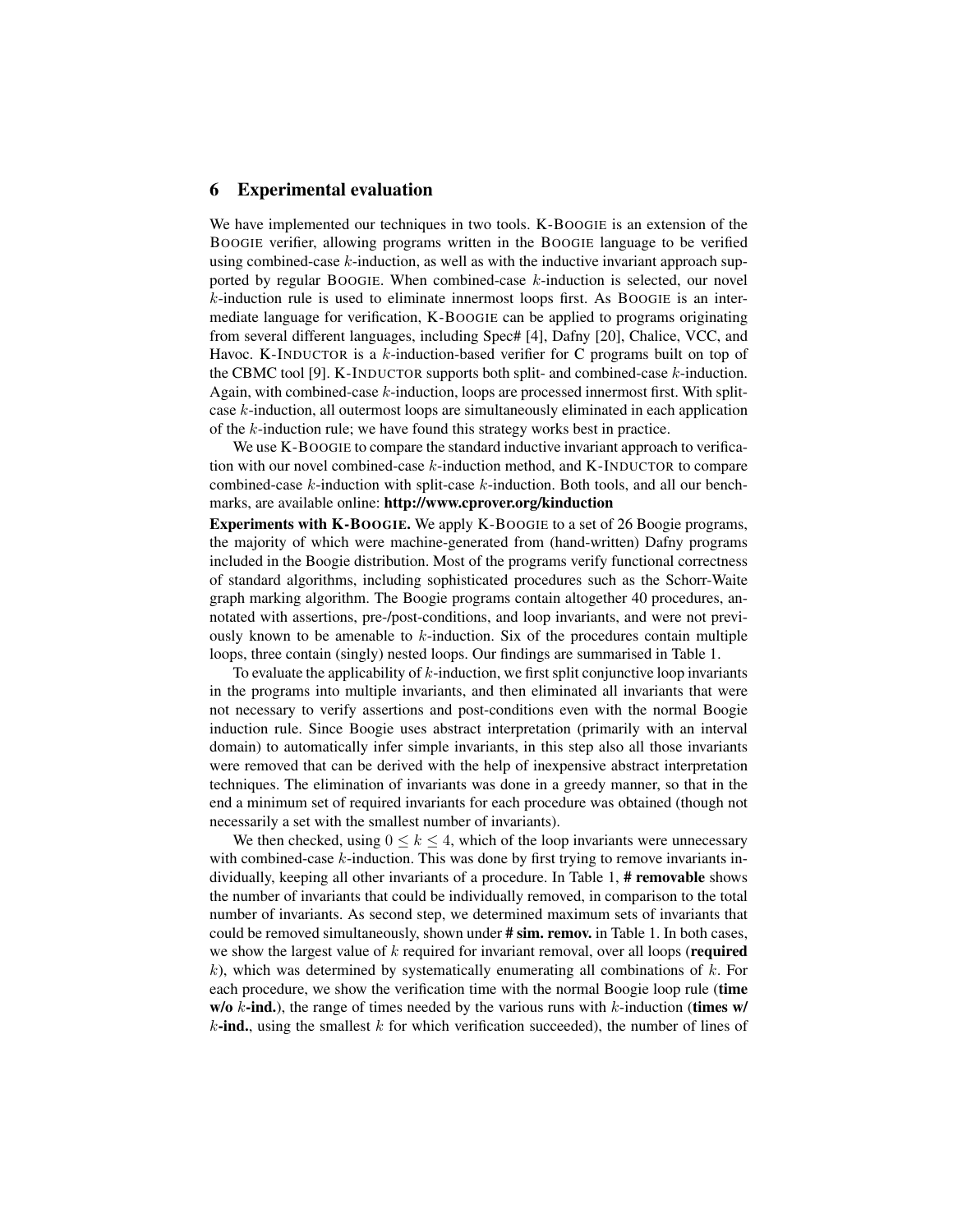| Procedure                                | # removable,<br>required $k$ | # sim. remov.,<br>required $k$ | time w/o<br>$k$ -ind. | times w/<br>$k$ -ind.     | <b>LOC/</b><br># loops | LOC             |
|------------------------------------------|------------------------------|--------------------------------|-----------------------|---------------------------|------------------------|-----------------|
|                                          |                              |                                |                       |                           |                        | program         |
| Procedures generated from Dafny programs |                              |                                |                       |                           |                        |                 |
| VSI-b1.Add                               | $\overline{2/4, 1}$          | $\overline{2/4.1}$             | 2.5s                  | [2.6s, 2.9s]              | 114/2                  | 710             |
| VSI-b2.BinarySearch                      | 0/5, 1                       |                                | 2.5s                  | 2.6s                      | 100/1                  | 595             |
| VSI-b3.Sort                              | 1/16, 1                      | 1/16, 1                        | 3.9s                  | [6.2s, 6.2s]              | 186/2                  | 798             |
| VSI-b3.RemoveMin                         | 1/6, 1                       | 1/6, 1                         | 3.0s                  | [4.5s, 4.5s]              | 176/2                  |                 |
| VSI-b4.Map.FindIndex                     | $\frac{3}{4}$ , 2            | $\overline{2/4, 1}$            | $\overline{3.7s}$     | [3.6s, 4.6s]              | 84/1                   | 956             |
| VSI-b6.Client.Main                       | 1/3, 1                       | 1/3, 1                         | $\overline{3.1s}$     | [3.5s, 3.5s]              | 139/1                  | 900             |
| VSI-b8.Glossarv.Main                     | 4/16, 1                      | 3/16, 1                        | $\overline{5.3s}$     | [18.7s, 21.6s]            | 381/3                  |                 |
| VSI-b8.Glossary.readDef                  | 0/1, 1                       |                                | 3.4s                  | 3.6s                      | 71/1                   | 1998            |
| VSI-b8.Map.FindIndex                     | 0/1, 1                       |                                | 3.3s                  | 3.4s                      | 66/1                   |                 |
| Composite.Adjust                         | 1/3, 2                       | 1/3, 2                         | 5.3s                  | [44.3s, 44.3s]            | 80/1                   | 1275            |
| LazyInitArray                            | 1/5, 1                       | 1/5, 1                         | $\overline{5.0s}$     | $\overline{5.0s}$         | 165/1                  | 806             |
| Schorr Waite.RecursiveMark               | 0/6, 1                       |                                | $\overline{3.4s}$     | 4.2s                      | 98/1                   |                 |
| Schorr Waite. Iterative Mark             | 2/17, 1                      | 2/17, 1                        | 4.8s                  | 5.7s                      | 177/1                  | 1175            |
| SchorrWaite.Main                         | 4/27, 1                      | 3/27, 1                        | 33.3s                 | [16.9s, 34.5s]            | 275/1                  |                 |
| SumOfCubes.Lemma0                        | 1/2, 1                       | 1/2, 1                         | 2.6s                  | [2.6s, 2.6s]              | 81/1                   |                 |
| SumOfCubes.Lemma1                        | 1/2, 1                       | 1/2, 1                         | 2.7s                  | [2.7s, 2.7s]              | 65/1                   |                 |
| SumOfCubes.Lemma2                        | 1/2, 1                       | 1/2, 1                         | 2.5s                  | [2.5s, 2.5s]              | 48/1                   | 915             |
| SumOfCubes.Lemma3                        | 1/2, 1                       | 1/2, 1                         | 2.5s                  | [2.5s, 2.5s]              | 51/1                   |                 |
| Substitution                             | 0/1, 1                       |                                | 2.7s                  | 2.8s                      | 131/1                  | 846             |
| PriorityQueue.SiftUp                     | 1/2, 2                       | 1/2, 2                         | 2.9s                  | $\overline{3.3s}$         | 92/1                   |                 |
| PriorityQueue.SiftDown                   | 1/2, 2                       | 1/2, 2                         | 3.1s                  | [16.0s, 16.0s]            | 101/1                  | 819             |
| MatrixFun.MirrorImage                    | $\overline{2/6, 1}$          | $\overline{2/6}, 1$            | 2.9s                  | [3.5s, 3.5s]              | 125/2                  |                 |
| MatrixFun.Flip                           | 1/3, 1                       | 1/3, 1                         | 2.7s                  | [2.8s, 2.8s]              | 103/1                  | 922             |
| ListReverse                              | 2/3, 2<br>2/3, 2             |                                | 2.4s                  | $\sqrt{2.4s}$ , 2.4s      | 71/1                   | 329             |
| ListCopy                                 | 1/4, 1                       | 1/4, 1                         | 2.5s                  | [2.5s, 2.5s]              | 141/1                  | 434             |
| ListContents                             | 1/3, 1                       | 1/3, 1                         | $\overline{3.4s}$     | [6.1s, 6.1s]              | 141/1                  | 717             |
| Cubes                                    | 3/4, 2                       | 3/4, 4                         | 2.8s                  | $\overline{[2.7s, 3.3s]}$ | 97/1                   | 339             |
| Celebrity.FindCelebrity1                 | 1/1, 2                       | 1/1, 2                         | 2.5s                  | [3.0s, 3.0s]              | 98/1                   |                 |
| Celebrity.FindCelebrity2                 | 0/1, 1                       |                                | 2.5s                  | 2.7s                      | 99/1                   | 795             |
| Celebrity.FindCelebrity3                 | 0/2, 1                       |                                | 2.5s                  | 2.6s                      | 86/1                   |                 |
| VSC-SumMax                               | $\overline{1/2}, 1$          | 1/2, 1                         | 2.4s                  | [2.7s, 2.7s]              | 77/1                   | 458             |
| VSC-Invert                               | 0/1, 1                       |                                | 15.4s                 | [3.2s, 3.2s]              | 61/1                   | 568             |
| VSC-FindZero                             | 1/2, 1                       | 1/2, 1                         | $\overline{2.7s}$     | [2.7s, 2.7s]              | 90/1                   | 625             |
| VSC-Queens.CConsistent                   | 0/3, 1                       |                                | 2.6s                  | 2.7s                      | 79/1                   |                 |
| VSC-Queens.SearchAux                     | 0/1, 1                       |                                | 2.9s                  | 3.2s                      | 139/1                  | 825             |
| <b>Native Boogie programs</b>            |                              |                                |                       |                           |                        |                 |
| StructuredLocking                        | 1/1, 1                       | 1/1, 1                         | 1.8s                  | [1.8s, 1.8s]              | 16/1                   |                 |
| StructuredLockingWithCalls               | 0/1, 1                       |                                | 1.8s                  | 1.8s                      | 13/1                   | 40              |
| Structured.RunOffEnd1                    | 1/1, 1                       | 1/1, 1                         | 1.8s                  | [1.8s, 1.8s]              | 12/1                   | 53              |
| <b>BubbleSort</b>                        | 7/14, 1                      | 7/14, 1                        | 2.1s                  | [3.0s, 3.2s]              | 33/3                   | 42              |
| DutchFlag                                | 1/5, 1                       | 1/5, 1                         | 1.9s                  | [2.0s, 2.0s]              | 29/1                   | $\overline{37}$ |

Table 1. Experimental results applying K-BOOGIE to Dafny and Boogie benchmarks included in the Boogie distribution.

| Benchmark      |     | $LOC$ #loops nesting | split-case |   |      | combined-case |          |   | speedup with |                                                                      |
|----------------|-----|----------------------|------------|---|------|---------------|----------|---|--------------|----------------------------------------------------------------------|
|                |     | depth                |            |   |      |               |          |   |              | min k max k time (s) # invariants min k max k time (s) combined-case |
| $1$ -buf       | 151 | າ                    |            |   | 0.32 |               |          |   | 0.23         | 1.35                                                                 |
| $1$ -buf $I/O$ | 178 | $\overline{c}$       |            |   | 0.39 |               | $\Omega$ |   | 0.27         | 1.44                                                                 |
| $2$ -buf       | 254 | $\overline{c}$       |            | ာ | 1.18 | 17            |          | 2 | 0.45         | 2.62                                                                 |
| $2$ -buf I/O   | 304 | ◠                    |            |   | 2.06 | 29            |          |   | 0.53         | 3.85                                                                 |
| $3$ -buf       | 282 | $\overline{c}$       |            | ٩ | 9.56 | 27            | $\Omega$ | 3 | 1.00         | 9.58                                                                 |
| $3$ -buf I/O   | 364 | $\overline{c}$       |            | ٦ | 8.47 | 38            |          | ٦ | 1.03         | 8.19                                                                 |
| Euler simple   | 101 | 3                    |            |   | 3.30 | 10            | $\Omega$ | 2 | 2.95         | 1.12                                                                 |
| sync atomic op | 91  | C                    |            |   | 0.40 | 4             | $\Omega$ |   | 0.18         | 2.24                                                                 |
| sync mutex     | 83  | ◠                    |            |   | 0.87 | ↑             |          |   | 0.28         | 3.08                                                                 |

Table 2. Experimental results applying K-INDUCTOR to DMA processing benchmarks.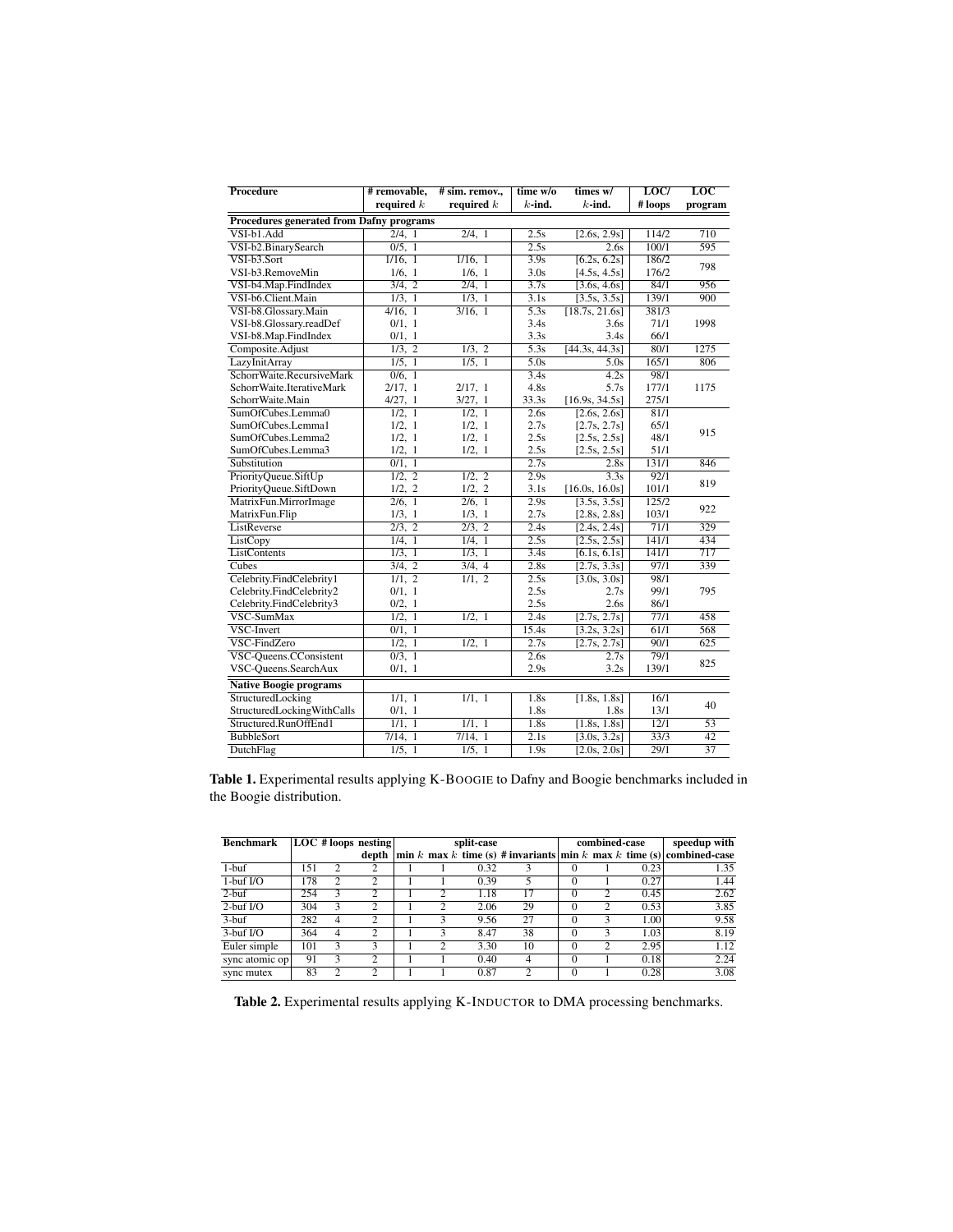executable code  $(LOC)$ , and the number of loops  $(\# loops)$ . We also show the total number of lines for each program (LOC program), including all procedures and additional definitions (which can be quite considerable). Experiments were run on a 2.5GHz Intel Core2 Duo machine with 2 GB RAM and Windows Vista.

For all but 11 of the procedures, spread over 22 of the 26 programs, we find that, with 1- or 2-induction, we are able to remove invariants that are necessary for the normal Boogie loop rule. Since the normal Boogie rule corresponds to 0-induction, augmented with assumptions and assertions encoding the loop invariant, already 1-induction is often able to succeed with a significantly reduced number of invariants. Values of  $k$ larger than two proved to be beneficial only for a single procedure (Cubes); additional gains with even larger values of  $k$  therefore seem unlikely. On average,  $32\%$  of the invariants could be removed (simultaneously) when using  $k$ -induction. The verification times with k-induction are only marginally larger than those with the normal Boogie rule, and for some examples even smaller (averaging over all benchmarks, verification time increased by 44%). In cases where the same set of invariants is used, verification times almost coincide. This shows that  $k$ -induction, with small values of  $k$ , can be useful for general-purpose verification, since the (extremely time-consuming) process of constructing inductive invariants can be shortened.

Experiments with K-INDUCTOR. We apply K-INDUCTOR to a set of benchmarks from the domain of direct memory access (DMA) race checking, studied in [12, 13] (in which full details can be found). These consist of data processing programs for the Cell BE processor, where data is manipulated using DMA. In [12, 13], split-case k-induction is applied to these benchmarks, under the simplifying assumption that in many cases inner loops unrelated to DMA are manually sliced away, leaving singleloop programs. We find that combined-case  $k$ -induction allows us to handle inner loops in these benchmarks directly. With split-case  $k$ -induction, handling inner loops requires the addition of numerous invariants, as assertions in the program text.

For each DMA processing benchmark, Table 2 shows the number of lines of code (LOC), the number of loops processed by  $k$ -inductor (# loops, this is the number of loops after function inlining, which may cause loop duplication), and the depth of the deepest loop nest (nesting depth). All benchmarks involve nested loops. For the splitcase and combined-case approaches, we manually determined the smallest values of  $k$ required for each loop in order for verification to succeed. In each case, the minimum and maximum values of k required are shown (**min/max** k), as well as the time (in seconds) taken for verification with this combination of  $k$  values (time). For the splitcase approach, we show the number of invariants that had to be added manually for verification to succeed (# invariants) – these invariants are *not* required when our novel combined-case method is employed. Finally, we show the speedup obtained by using combined-case  $k$ -induction instead of split-case  $k$ -induction (**speedup with combined**case). Experiments are performed on a 3GHz Intel Xeon machine, 40 GB RAM, 64-bit Linux. MiniSat 2 is used as a back-end SAT solver for CBMC. Manually specified invariants are mainly simple facts related to variable ranges; many could be inferred automatically using abstract interpretation.

The results show that combined-case  $k$ -induction avoids the need for a significant number of additional invariants when verifying these examples. This allows many in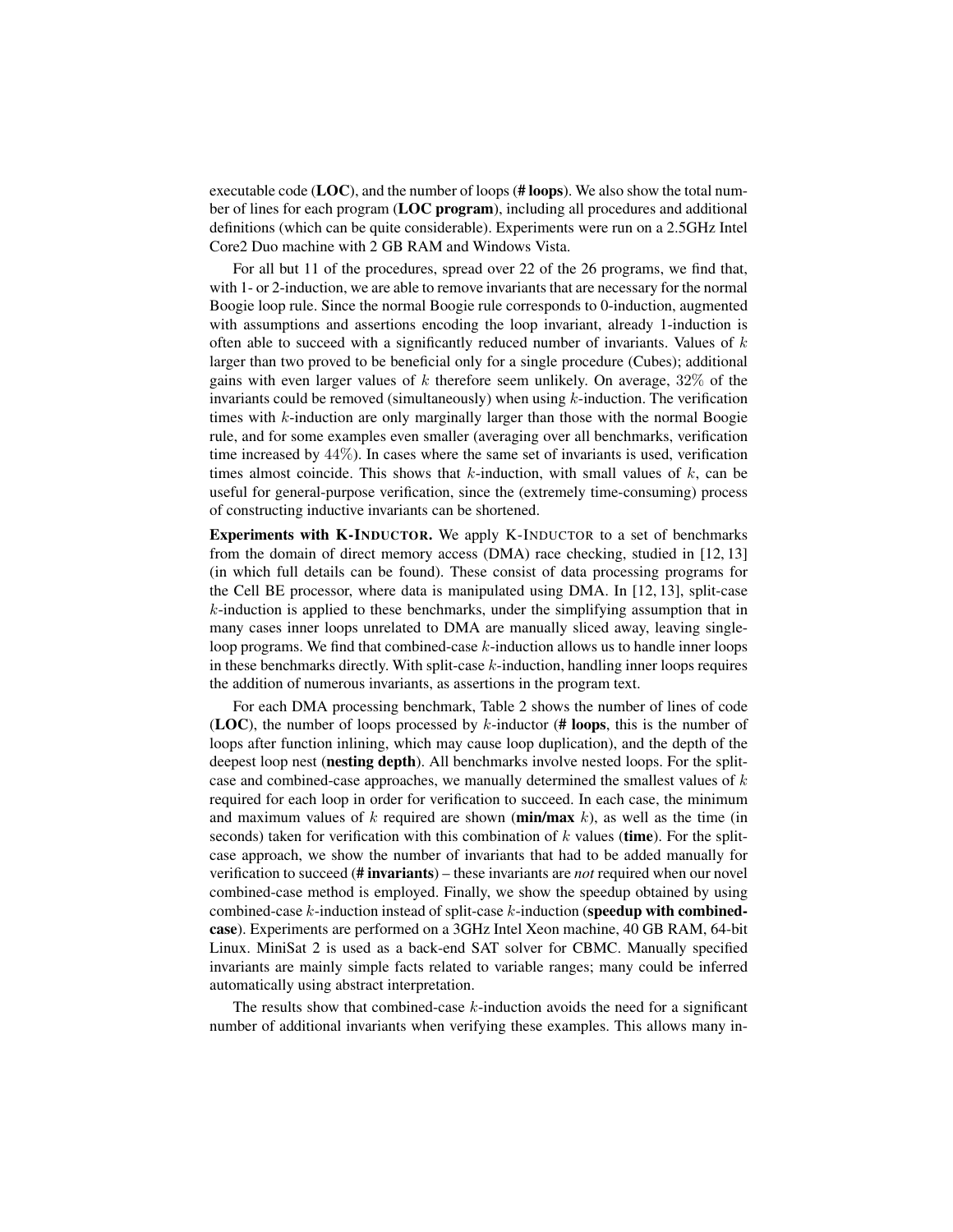ner loops that are unrelated to DMA processing (and thus do not contain assertions of interest) to be handled using  $k = 0$ . In such cases,  $k = 0$  is sufficient because we do not havoc variables that are not modified by the loop in question. With split-case k-induction, explicit invariant assertions must be added to assert that such variables are invariant under loop execution. This involves a lot of manual effort, and verification with k-induction requires at least  $k = 1$  to take advantage of these assertions.

We also find that combined-case  $k$ -induction is uniformly, and sometimes significantly faster than split-case  $k$ -induction. We attribute this to the multiple loop-free programs that must be solved with split-case  $k$ -induction, compared with the single loopfree program associated with combined-case k-induction. Verification using combinedcase k-induction never takes longer than three seconds for this benchmark set, suggesting good scalability of the approach.

## 7 Related work and conclusions

The concept of  $k$ -induction was first published in [21, 7], targeting the verification of hardware designs and transition relations. A major emphasis of these two papers is on the restriction to loop-free or shortest paths, which is so far not considered in our  $k$ -induction rule due to the size of state vectors and the high degree of determinism in software. Several optimisations and extensions to the technique have been proposed, including property strengthening to reduce induction depth [22], improving performance via incremental SAT solving [14], and verification of temporal properties [2].

Besides hardware verification,  $k$ -induction has been used to analyse synchronous programs [18, 16] and, recently, SystemC designs [17]. To the best of our knowledge, the first application of  $k$ -induction to imperative software programs was done in the context of DMA race checking [12, 13], from which we also draw some of the benchmarks used in this paper. A combination of the  $k$ -induction rule of  $[12, 13]$ , abstract interpretation, and domain-specific invariant strengthening techniques for DMA race analysis is the topic of [11]. The main new contributions of this paper over our previous work are that we present a  $k$ -induction technique that can be applied in a structured manner to multiple, *arbitrary* loops in a reducible control-flow graph (prior work was restricted to single-loop programs, with multiple loops handled via translation to a single, monolithic loop), and we present the novel idea of combined-case  $k$ -induction, where base and step case are combined into a single program. We have demonstrated experimentally that combined-case  $k$ -induction can allow verification to succeed using weaker loop invariants than are required with either split-case  $k$ -induction or the inductive invariant approach, and that it can significantly out-perform split-case k-induction.

Combined-case k-induction depends on analysis of those variables which are not modified by a given loop. This can be viewed as a simple kind of loop summary. We plan to investigate whether  $k$ -induction can be strengthened using more sophisticated loop summarisation analyses [19]. In addition, we intend to study automatic techniques for selecting and exploring values of  $k$  for programs with multiple loops.

Finally, our experiments show that the effectiveness of  $k$ -induction varies significantly from example to example. It would be interesting and useful to characterise, ideally formally but at least intuitively, classes of programs for which  $k$ -induction is